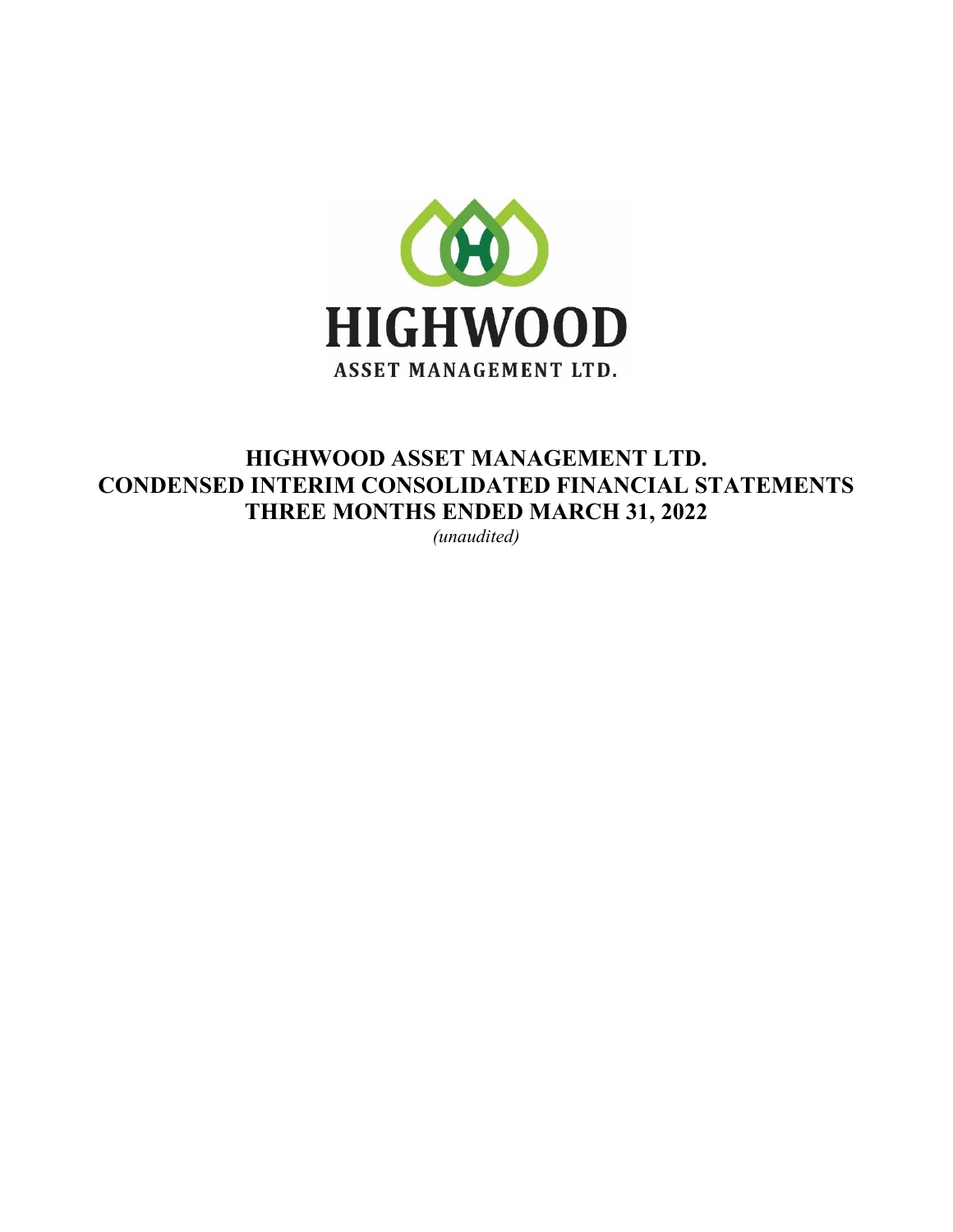## Highwood Asset Management Ltd. Condensed Interim Consolidated Statement of Financial Position

(all tabular amounts expressed in \$1,000's of Canadian dollars)

| (unaudited)                                |             |                       |                        |
|--------------------------------------------|-------------|-----------------------|------------------------|
| As at                                      | Note        | <b>March 31, 2022</b> | December 31, 2021      |
| <b>Assets</b>                              |             |                       |                        |
| Current assets                             |             |                       |                        |
| Accounts receivable                        | 3, 14(a)    | \$<br>2,257           | $\mathbb S$<br>2,139   |
| Deposits and prepaid expenses              |             | 275                   | 308                    |
| Commodity contracts                        | 14(b)       | 23                    |                        |
| Reclamation deposits                       |             | 123                   | 123                    |
| Total current assets                       |             | 2,678                 | 2,570                  |
| Reclamation deposits                       |             | 18                    | 18                     |
| Exploration and evaluation assets          | 4           | 738                   | 738                    |
| Property, plant and equipment              | 5           | 12,251                | 12,471                 |
| Right-of-use assets                        |             | 61                    | 86                     |
| Total assets                               |             | \$<br>15,746          | \$<br>15,883           |
| <b>Liabilities</b>                         |             |                       |                        |
| <b>Current</b> liabilities                 |             |                       |                        |
| Bank overdraft                             |             | \$<br>158             | \$<br>124              |
| Accounts payable and accrued liabilities   |             | 2,094                 | 2,860                  |
| Bank debt                                  | 6           | 1,075                 | 1,075                  |
| Current portion of lease liabilities       |             | 63                    | $72\,$                 |
| Total current liabilities                  |             | 3,390                 | 4,131                  |
| Accounts payable and accrued liabilities   | 14(c)       | 982                   | 683                    |
| Lease liabilities                          |             |                       | 17                     |
| Decommissioning liabilities                | 7           | 2,782                 | 3,059                  |
| Deferred tax liability                     |             | 63                    |                        |
| <b>Total liabilities</b>                   |             | 7,217                 | 7,890                  |
| <b>Shareholders' Equity</b>                |             |                       |                        |
| Share capital                              | $\,$ 8 $\,$ | 16,310                | 16,310                 |
| Contributed surplus                        | 11          | 2,772                 | 2,692                  |
| Deficit                                    |             | (10, 553)             | (11,009)               |
| Total equity                               |             | 8,529                 | 7,993                  |
| Total liabilities and shareholders' equity |             | \$<br>15,746          | $\mathbb{S}$<br>15,883 |

Commitments (note 13)

Subsequent events (note 11, 18)

*See the accompanying Notes to the Condensed Interim Consolidated Financial Statements*

Approved by the Board:

*"signed"*, Stephen J Holyoake, Director *"signed"*, Ryan Mooney, Director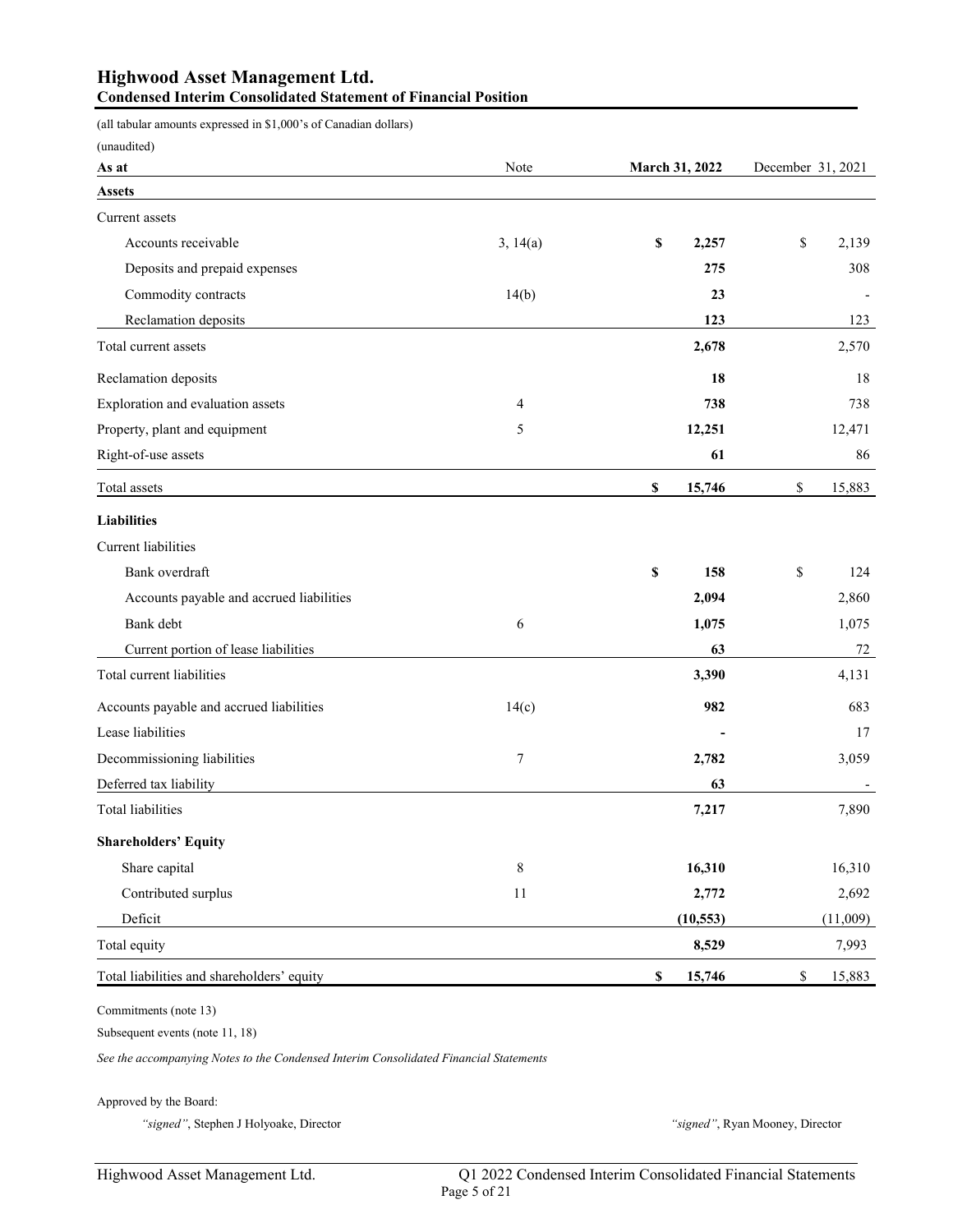# Highwood Asset Management Ltd.

Condensed Interim Consolidated Statement of Income (Loss) and Comprehensive Income (Loss)

(all tabular amounts expressed in \$1,000's of Canadian dollars, except for earnings per share information) (unaudited)

|                                                              |       | <b>Three Months Ended</b><br>March 31, | Three Months Ended<br>March 31, |
|--------------------------------------------------------------|-------|----------------------------------------|---------------------------------|
|                                                              | Note  | 2022                                   | 2021                            |
| Revenue                                                      |       |                                        |                                 |
| Oil sales                                                    | 10    | \$<br>1,151                            | \$<br>5,158                     |
| Royalties                                                    |       | (353)                                  | (364)                           |
| Transportation pipeline revenues                             | 10    | 797                                    | 969                             |
| Processing and other income                                  | 10    |                                        | 269                             |
|                                                              |       | 1,595                                  | 6,032                           |
| Realized loss on commodity contracts                         | 14(b) |                                        | (649)                           |
| Unrealized gain (loss) on commodity contracts                | 14(b) | 23                                     | (1,208)                         |
| Total revenue, net of royalties and commodity contracts      |       | 1,618                                  | 4,175                           |
| <b>Expenses</b>                                              |       |                                        |                                 |
| Operating and transportation                                 |       | 535                                    | 3,350                           |
| General and administrative                                   |       | 565                                    | 1,257                           |
| Depletion and depreciation                                   |       | 94                                     | 205                             |
| Stock-based compensation                                     | 11    | 80                                     | 243                             |
| Total expenses                                               |       | 1,274                                  | 5,055                           |
| Operating income (loss)                                      |       | 344                                    | (880)                           |
| Other income (expenses)                                      |       |                                        |                                 |
| Gain (loss) on disposal of assets                            | 5     | 107                                    | (2)                             |
| Gain on debt modification                                    | 14(c) | 122                                    |                                 |
| Finance expenses                                             | 9     | (54)                                   | (62)                            |
| Total other income (expenses)                                |       | 175                                    | (64)                            |
| Income (loss) before taxes                                   |       | 519                                    | (944)                           |
| Deferred tax (expense) recovery                              |       | (63)                                   | 166                             |
| Income (loss) and comprehensive income (loss) for the period |       | \$<br>456                              | (778)                           |
| Income (loss) per share                                      |       |                                        |                                 |
| <b>Basic and Diluted</b>                                     | 8(c)  | 0.07<br>\$                             | \$<br>(0.13)                    |

*See the accompanying Notes to the Condensed Interim Consolidated Financial Statements*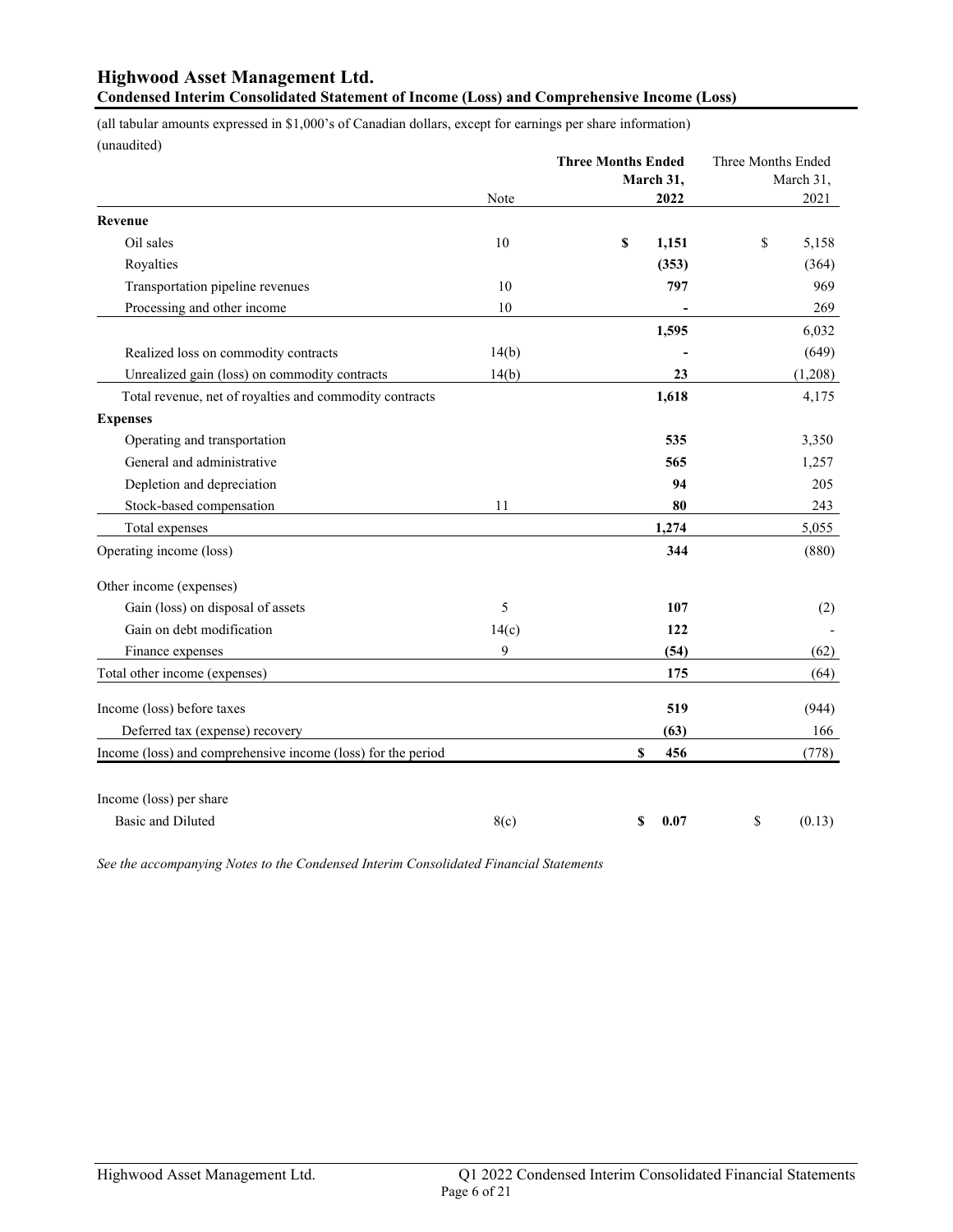# Highwood Asset Management Ltd. Condensed Interim Consolidated Statement of Changes in Shareholders' Equity

(all tabular amounts expressed in \$1,000's of Canadian dollars)

(unaudited)

|                                                | Note | Share<br>capital         |              | Contributed<br>surplus   | Deficit                  | Total<br>equity |
|------------------------------------------------|------|--------------------------|--------------|--------------------------|--------------------------|-----------------|
| Balance, January 1, 2021                       |      | \$16,310                 | S.           | 2,141                    | (8,688)<br>S.            | \$9,763         |
| Stock-based compensation                       | 11   | $\overline{\phantom{0}}$ |              | 243                      | $\overline{\phantom{a}}$ | 243             |
| Loss and comprehensive loss for the period     |      | $\overline{\phantom{a}}$ |              | $\overline{\phantom{a}}$ | (778)                    | (778)           |
| Balance, March 31, 2021                        |      | \$16,310                 | S            | 2,384                    | (9, 466)<br>S.           | \$9,228         |
| <b>Balance, January 1, 2022</b>                |      | \$16,310                 | $\mathbf{s}$ | 2,692                    | \$(11,009)               | \$7,993         |
| <b>Stock-based compensation</b>                | 11   | -                        |              | 80                       | $\overline{\phantom{0}}$ | 80              |
| Income and comprehensive income for the period |      |                          |              | $\blacksquare$           | 456                      | 456             |
| Balance, March 31, 2022                        |      | \$16,310                 | S.           | 2,772                    | \$(10,553)               | \$8,529         |

*See the accompanying notes to the Condensed Interim Consolidated Financial Statements*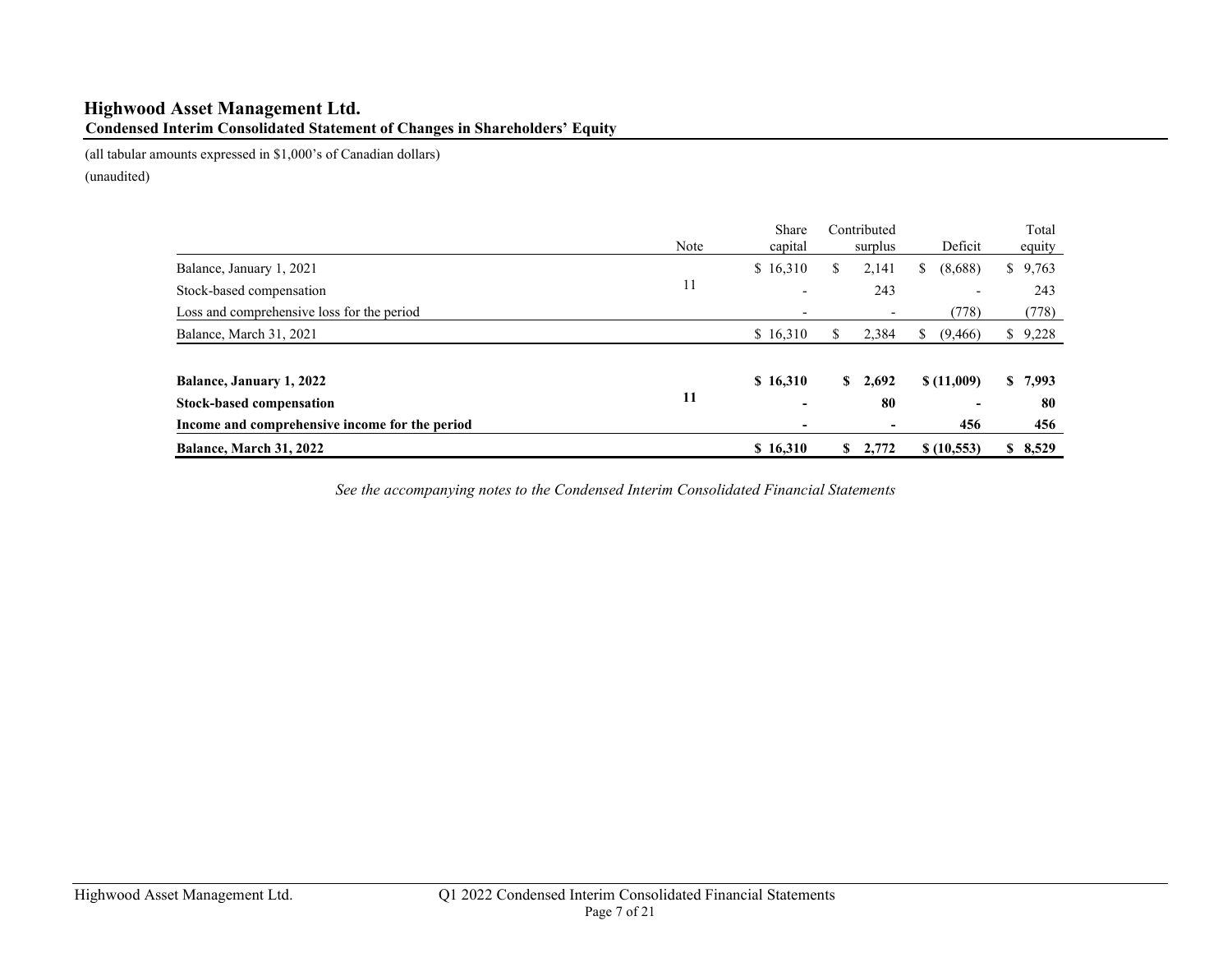# Highwood Asset Management Ltd.

# Condensed Interim Consolidated Statement of Cash Flows

(all tabular amounts expressed in \$1,000's of Canadian dollars)

(unaudited)

|                                                              |       | <b>Three Months Ended</b><br>March 31, | Three Months Ended<br>March 31, |  |  |
|--------------------------------------------------------------|-------|----------------------------------------|---------------------------------|--|--|
|                                                              | Note  |                                        |                                 |  |  |
| Cash provided by (used in):                                  |       |                                        |                                 |  |  |
| <b>Operating activities</b>                                  |       |                                        |                                 |  |  |
| Income (loss) for the period                                 |       | \$<br>456                              | \$<br>(778)                     |  |  |
| Items not involving cash:                                    |       |                                        |                                 |  |  |
| Unrealized (gain)/loss on commodity contracts                | 14(b) | (23)                                   | 1,208                           |  |  |
| Depletion and depreciation expense                           | 5, 7  | 94                                     | 205                             |  |  |
| Finance expense                                              | 9     | 34                                     | 13                              |  |  |
| Deferred tax expense (recovery)                              |       | 63                                     | (166)                           |  |  |
| Stock-based compensation                                     | 11    | 80                                     | 243                             |  |  |
| (Gain)/loss on disposal of assets                            | 5     | (107)                                  | $\overline{2}$                  |  |  |
| Gain on debt modification                                    | 14(c) | (122)                                  |                                 |  |  |
| Cash abandonment expenditures                                | 7     |                                        | (1)                             |  |  |
| Change in long-term accounts payable and accrued liabilities |       | 400                                    |                                 |  |  |
| Change in non-cash working capital                           | 12    | (896)                                  | (2,058)                         |  |  |
| Net cash used in operating activities                        |       | (21)                                   | (1, 332)                        |  |  |
| <b>Financing activities</b>                                  |       |                                        |                                 |  |  |
| Payments of lease obligations                                |       | (27)                                   | (25)                            |  |  |
| Bank debt, net of repayments                                 | 6     |                                        | (5,500)                         |  |  |
| Net cash used in financing activities                        |       | (27)                                   | (5, 525)                        |  |  |
| <b>Investing activities</b>                                  |       |                                        |                                 |  |  |
| Additions to property, plant and equipment                   | 5     | (138)                                  | (22)                            |  |  |
| Additions to exploration and evaluation assets               | 4     |                                        | (92)                            |  |  |
| Proceeds on dispositions of property, plant and equipment    | 5     | 107                                    |                                 |  |  |
| Proceeds on disposition of assets held for sale              |       |                                        | 1,978                           |  |  |
| Change in non-cash working capital                           | 12    | 45                                     | 588                             |  |  |
| Net cash from investing activities                           |       | 14                                     | 2,452                           |  |  |
| Change in cash                                               |       | \$<br>(34)                             | \$<br>(4, 405)                  |  |  |
| Cash (bank overdraft), beginning of period                   |       | (124)                                  | 5,675                           |  |  |
| Cash (bank overdraft), end of period                         |       | $\mathbf s$<br>(158)                   | \$<br>1,270                     |  |  |
|                                                              |       |                                        |                                 |  |  |

Supplemental cash flow information 12

*See the accompanying Notes to the Condensed Interim Consolidated Financial Statements*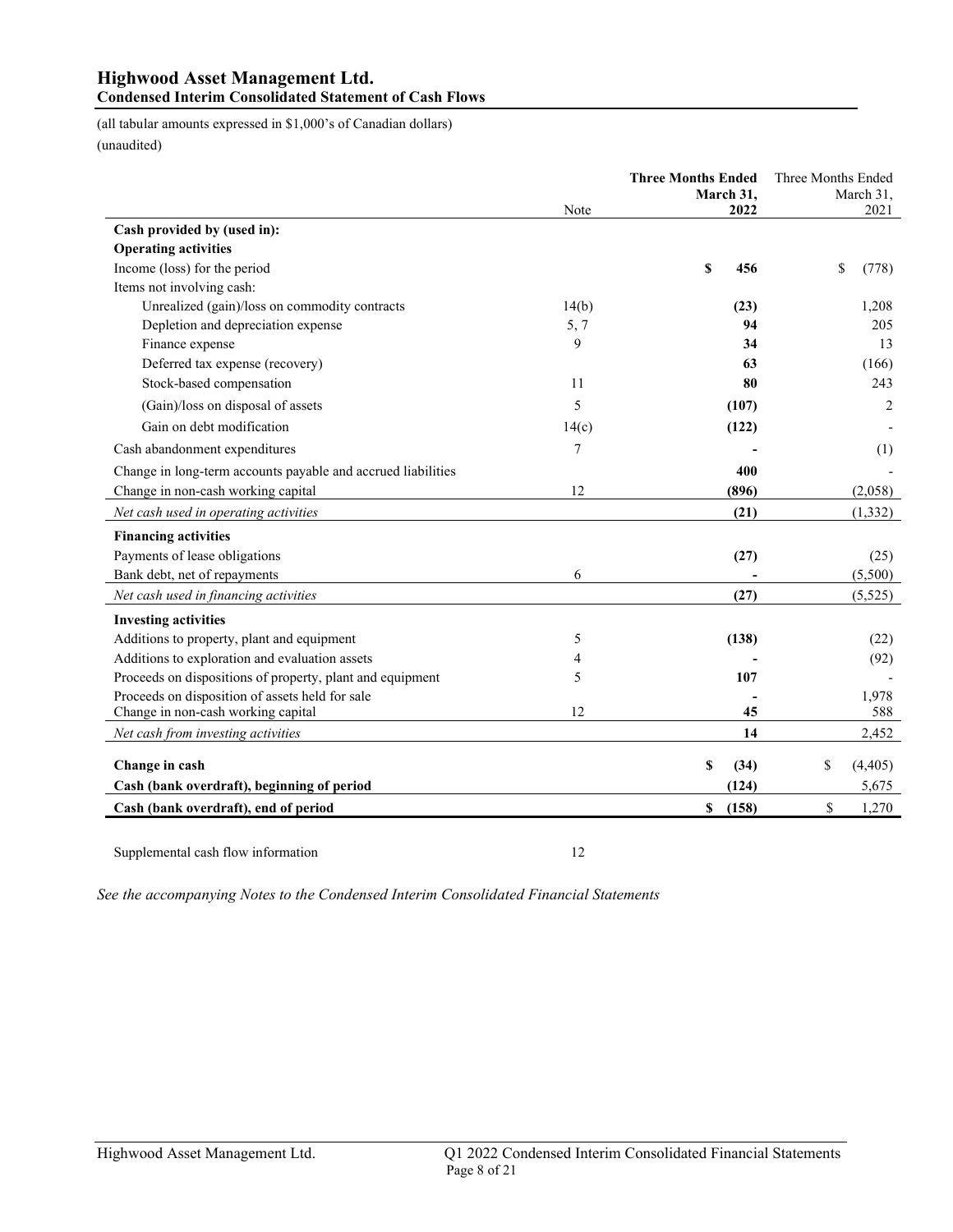(all tabular amounts expressed in thousands of Canadian dollars, except for earnings per share information)

(unaudited)

#### 1. REPORTING ENTITY

Highwood Asset Management Ltd. (the "Company") is a public company engaged in the ownership & oversight of various operations including industrial metals and minerals, oil production & midstream energy operations. The Company incorporated in Alberta, Canada on August 24, 2012. The Company conducts its operations in Western Canada, primarily in the province of Alberta. The Company's principal place of business is located at Suite 900, 222 – 3rd Avenue SW, Calgary, Alberta, T2P 0B4.

The Company's common shares trade on the TSX Venture Exchange under the symbol "HAM".

These condensed interim consolidated financial statements include the accounts of the Company and its wholly owned subsidiaries at March 31, 2021, Cataract Creek Environmental Ltd., Renewable EV Battery Cleantech Corp. and 2339364 Alberta Ltd.

These condensed interim consolidated financial statements were approved and authorized for issuance by the Board of Directors on May 27, 2022.

#### 2. BASIS OF PREPARATION

#### (a) Statement of compliance

These condensed interim consolidated financial statements of the Company have been prepared in accordance with International Accounting Standards (IAS) 34, "Interim Financial Reporting", using accounting policies consistent with International Financial Reporting Standards (IFRS) as issued by the International Accounting Standards Board (IASB). Certain information and disclosures normally included in the annual financial statements prepared in accordance with IFRS have been condensed or omitted.

The condensed interim consolidated financial statements should be read in conjunction with the Company's audited annual consolidated financial statements as at and for the year ended December 31, 2021 and the notes thereto.

The condensed interim consolidated financial statements have been prepared on a historical cost basis, except as detailed in the accounting policies disclosed in note 3 of the Company's audited consolidated financial statements for the year ended December 31, 2021. All accounting policies and methods of computation followed in the preparation of these condensed interim consolidated financial statements are consistent with those of the previous financial year.

#### (b) Use of estimates and judgments

The timely preparation of the Condensed Interim Consolidated Financial Statements requires management to make judgments, estimates and assumptions based on currently available information that affect the application of accounting policies and reported amounts of assets and liabilities at the date of the statement of financial position and the reported amounts of income and expenses during the reporting period. Accordingly, actual results may differ from these estimates. Estimates and underlying assumptions and judgments are reviewed on an ongoing basis. Revisions to accounting estimates are recognized in the period in which the estimates are revised and in any future periods affected.

In March 2020, the World Health Organization declared a global pandemic following the emergence and rapid spread of a novel strain of the coronavirus ("COVID-19"). Through most of 2021 and 2022, commodity prices have significantly recovered due to a combination of increasing worldwide demand for commodities and decreasing oil inventories and prices are currently exceeding pre-pandemic levels. The COVID-19 pandemic is an evolving situation that will continue to have implications for the Company's business environment, operations and financial condition. Management cannot reasonably estimate the length or severity of the pandemic, or the extent to which the disruption may materially impact the Company's financial statements in fiscal 2022 and beyond.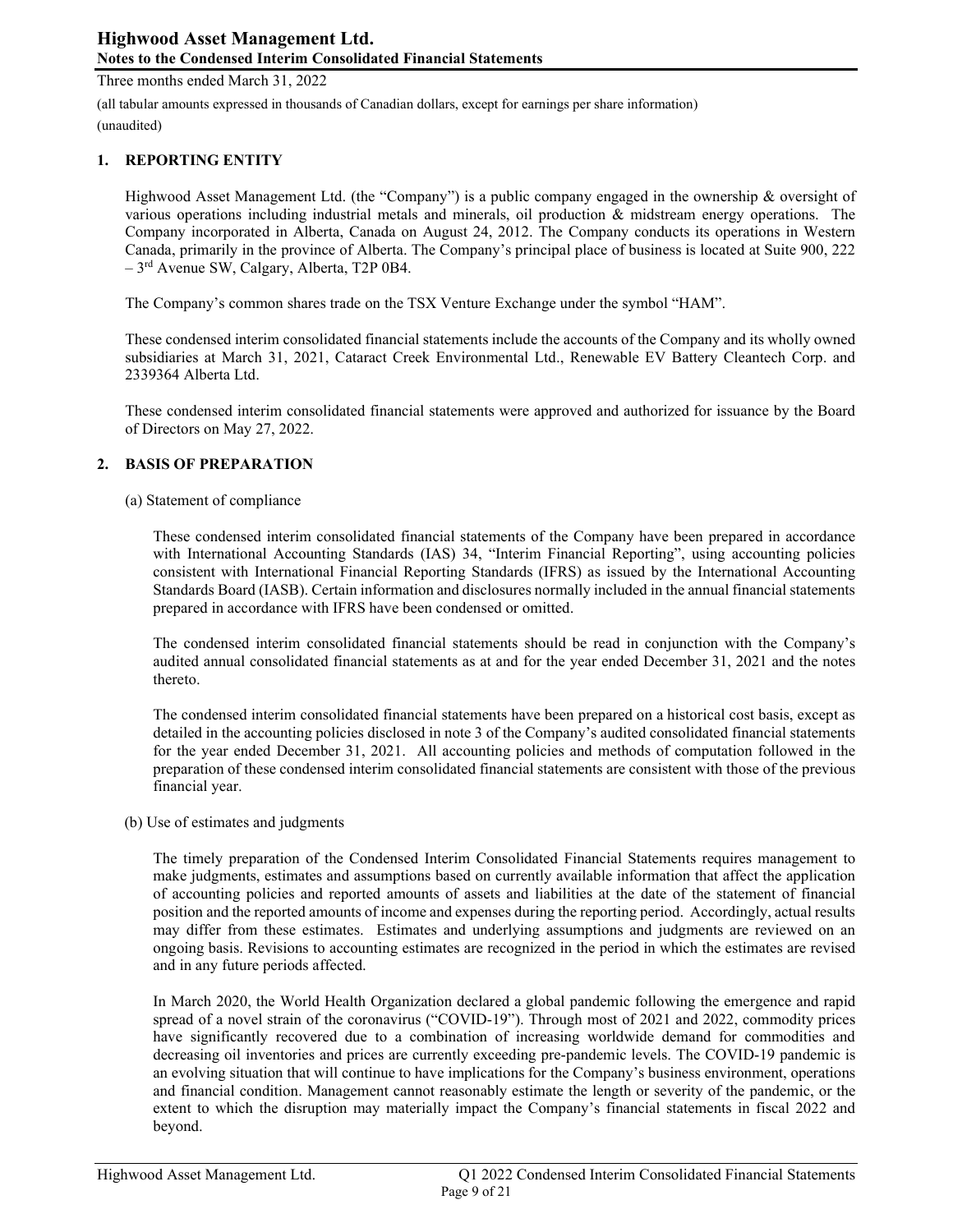Three months ended March 31, 2022

(all tabular amounts expressed in thousands of Canadian dollars, except for earnings per share information)

(unaudited)

The Company's financial performance, operations and business are particularly sensitive to a reduction or increase in the demand for prices of crude oil and natural gas. The potential direct and indirect impact of COVID-19 has been considered in management's estimates and assumptions at period end specifically related to management's assessment of impairment indicators related to its oil and natural gas properties.

In addition to the COVID-19 pandemic, the continued Russia-Ukraine conflict has further added to the unpredictability of global markets and commodity pricing. The scale and duration of the Russia-Ukraine conflict remains unclear, and the full extent of the impact presents additional uncertainty and risk with respect to the Company and its performance.

A full list of significant estimates and judgments can be found in note 2(d) of the Company's annual consolidated financial statements for the year ended December 31, 2021.

## 3. ACCOUNTS RECEIVABLE

Accounts receivable is comprised of the following:

|                               |   | March 31,<br>2022 | December 31,<br>2021 |         |  |
|-------------------------------|---|-------------------|----------------------|---------|--|
| Oil and natural gas marketers | S | 752               |                      | 500     |  |
| Joint interest partners       |   | 886               |                      | 1,025   |  |
| Road use receivable           |   | 476               |                      | 476     |  |
| Other                         |   | 143               |                      | 138     |  |
| Balance, end of period        |   | \$2,257           |                      | \$2,139 |  |

## 4. EXPLORATION AND EVALUATION ASSETS

Evaluation and evaluation assets is comprised of the following:

|                              |   | <b>March 31, 2022</b> |  |                 |    |              |  |          | December 31, 2021 |                |  |       |
|------------------------------|---|-----------------------|--|-----------------|----|--------------|--|----------|-------------------|----------------|--|-------|
|                              |   | Mining $\&$           |  |                 |    | Mining $&$   |  |          |                   |                |  |       |
|                              |   | <b>Upstream</b>       |  | <b>Minerals</b> |    | <b>Total</b> |  | Upstream | Minerals          |                |  | Total |
| Balance, beginning of period | S | 540                   |  | 198             | \$ | 738          |  | 1.236    |                   |                |  | 1,236 |
| Additions                    |   |                       |  |                 |    |              |  | 18       |                   | 198            |  | 216   |
| Land lease expiries          |   |                       |  |                 |    |              |  | (714)    |                   | $\blacksquare$ |  | (714) |
| Balance, end of period       | S | 540                   |  | 198             | S  | 738          |  | 540      |                   | 198            |  | 738   |

Exploration and evaluation assets include undeveloped lands, mineral permits, unproved properties and seismic costs where management has not fully evaluated for technical feasibility and commercial viability.

At March 31, 2022, there were no indicators of impairment.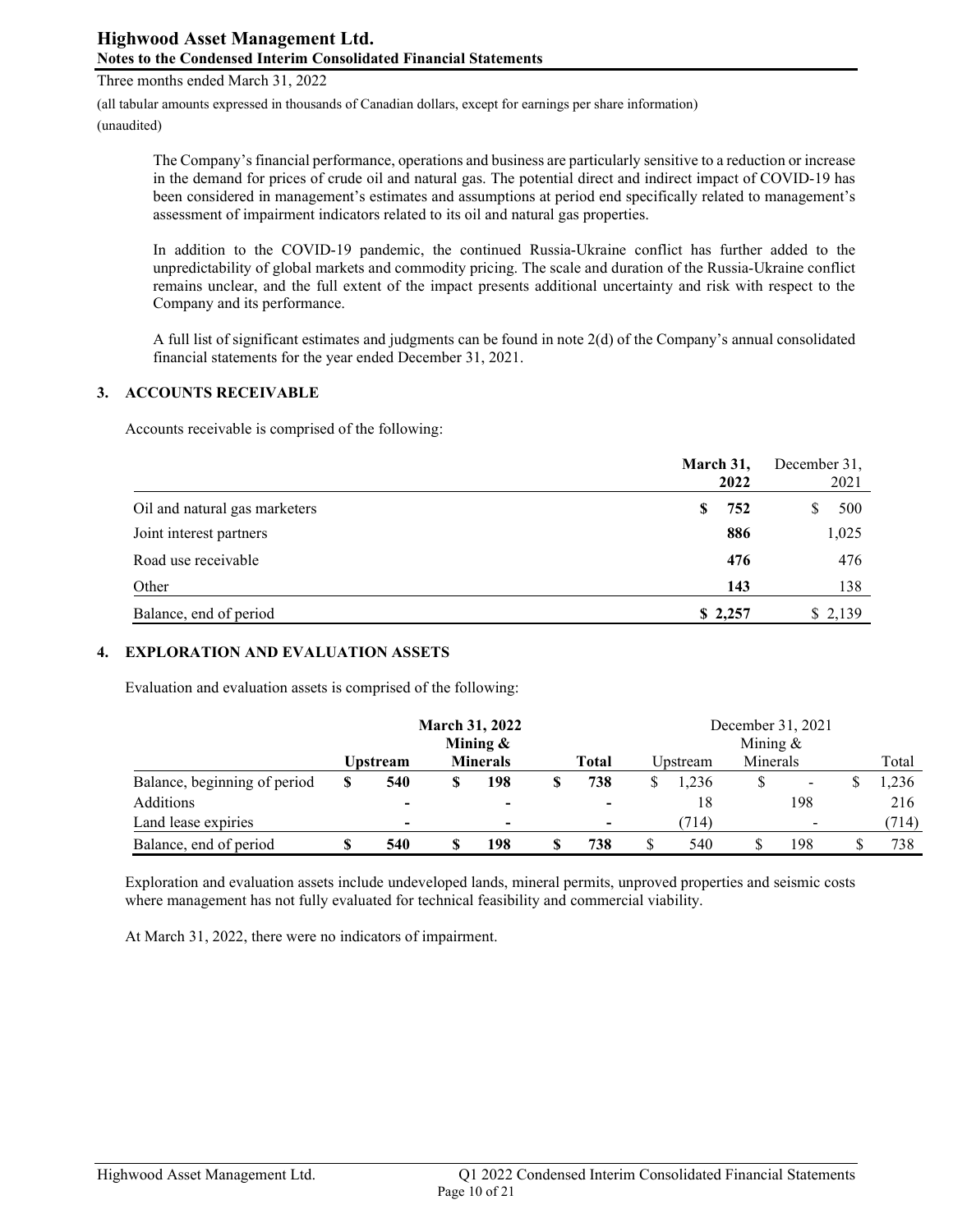(all tabular amounts expressed in thousands of Canadian dollars, except for earnings per share information) (unaudited)

### 5. PROPERTY, PLANT AND EQUIPMENT

|                                                              | <b>March 31, 2022</b> |                                                 |    |                   |    |              |  |  |  |
|--------------------------------------------------------------|-----------------------|-------------------------------------------------|----|-------------------|----|--------------|--|--|--|
| COSTS                                                        |                       | Oil and natural gas<br>properties<br>(Upstream) |    | <b>Midstream</b>  |    | <b>Total</b> |  |  |  |
| Balance, January 1, 2022                                     | S                     | 11,104                                          | S  | 8,535             | S  | 19,639       |  |  |  |
| Change in decommissioning liabilities (note 7)               |                       | (142)                                           |    | (17)              |    | (159)        |  |  |  |
| <b>Additions</b>                                             |                       |                                                 |    | 138               |    | 138          |  |  |  |
| Balance, March 31, 2022                                      | \$                    | 10,962                                          | \$ | 8,656             | S  | 19,618       |  |  |  |
| ACCUMULATED DEPLETION, DEPRECIATION AND<br><b>IMPAIRMENT</b> |                       |                                                 |    |                   |    |              |  |  |  |
| Balance, January 1, 2022                                     | S                     | (6,016)                                         | \$ | (1,152)           | \$ | (7,168)      |  |  |  |
| Depletion and depreciation                                   |                       | (124)                                           |    | (75)              |    | (199)        |  |  |  |
| Balance, March 31, 2022                                      | \$                    | (6,140)                                         | S  | (1,227)           | S  | (7,367)      |  |  |  |
| Net book value, March 31, 2022                               | \$                    | 4,822                                           | S  | 7,429             | S  | 12,251       |  |  |  |
|                                                              |                       |                                                 |    | December 21, 2021 |    |              |  |  |  |

|                                                              |                       |                     | December 31, 2021 |               |
|--------------------------------------------------------------|-----------------------|---------------------|-------------------|---------------|
|                                                              |                       | Oil and natural gas |                   |               |
| <b>COSTS</b>                                                 | properties (Upstream) |                     | Midstream         | Total         |
| Balance, January 1, 2021                                     | \$                    | 11.172              | \$<br>8,503       | \$<br>19,675  |
| Change in decommissioning liabilities (note 7)               |                       | (90)                | (3)               | (93)          |
| <b>Additions</b>                                             |                       | 22                  | 35                | 57            |
| Balance, December 31, 2021                                   |                       | 11.104              | \$<br>8,535       | \$<br>19,639  |
| ACCUMULATED DEPLETION, DEPRECIATION AND<br><b>IMPAIRMENT</b> |                       |                     |                   |               |
| Balance, January 1, 2021                                     | \$                    | (5,440)             | \$<br>(849)       | \$<br>(6,289) |
| Depletion and depreciation                                   |                       | (530)               | (303)             | (833)         |
| Impairment loss, net of reversals                            |                       | (46)                |                   | (46)          |
| Balance, December 31, 2021                                   | \$                    | (6,016)             | \$<br>(1,152)     | \$<br>(7,168) |
| Net book value, December 31, 2021                            | \$                    | 5.088               | 7.383             | \$<br>12,471  |

Future development costs of \$2.77 million (December 31, 2021 - \$2.77 million) associated with the development of the Company's proved plus probable reserves were included in the calculation of depletion for the period ended March 31, 2022.

The Company assesses many factors when determining if an impairment test should be performed. At March 31, 2022, the Company conducted an assessment of impairment indicators for the Company's CGUs. In performing the review, management determined that the continued improvement in commodity pricing from December 31, 2021 to March 31, 2022, and the impact this has on the economic performance of the Company's CGUs resulted in no indicators of impairment at March 31, 2022.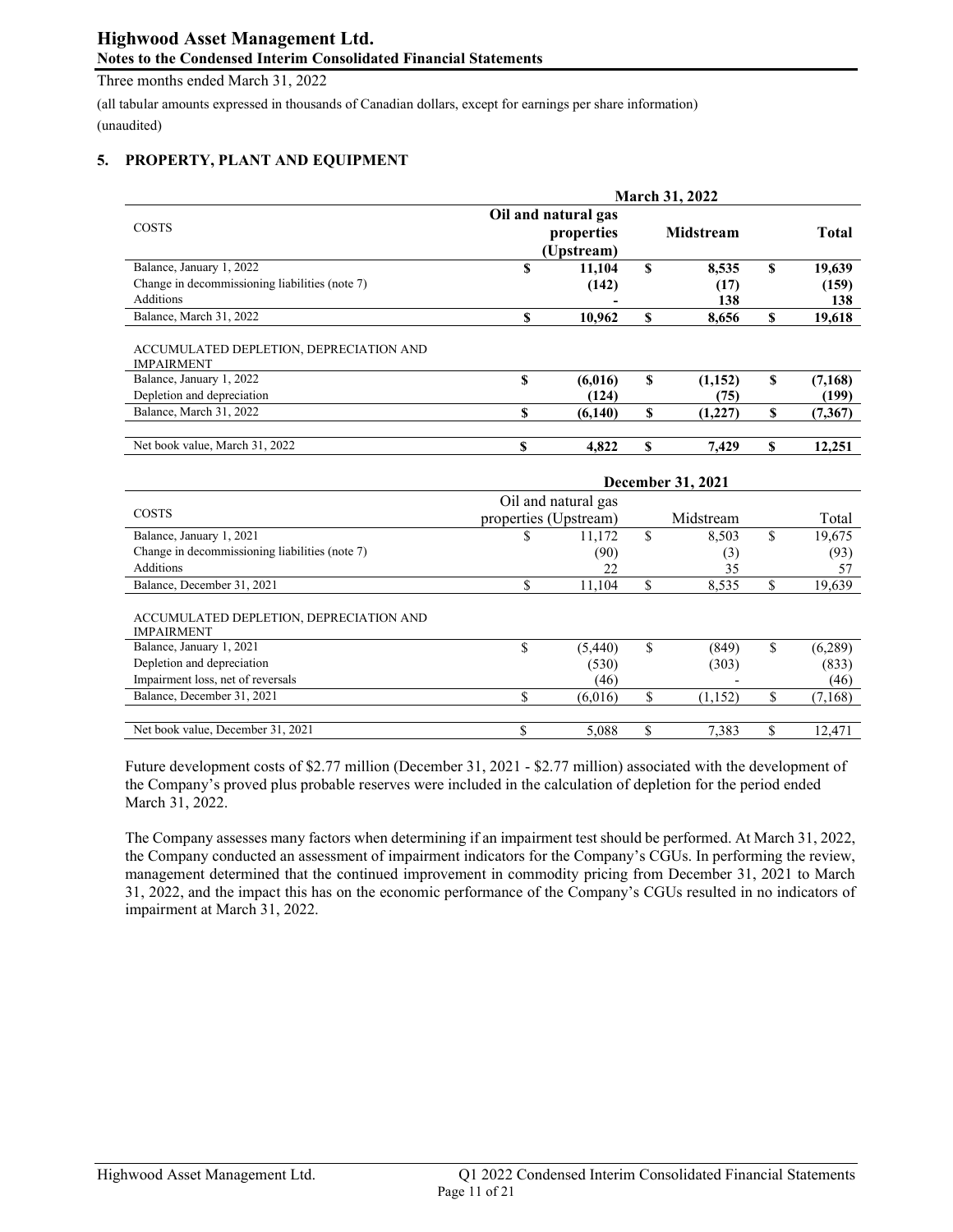Three months ended March 31, 2022

(all tabular amounts expressed in thousands of Canadian dollars, except for earnings per share information)

(unaudited)

## 6. BANK DEBT

The Company has a \$2.0 million operating facility. This operating facility bears interest at the Bank's prime rate of bankers acceptance discount rates plus an applicable margin of 300bps to 550bps on prime rate loans and 400bps to 650bps on stamping fees related to bankers acceptances, determined by reference to the Company's net debt to cash flow ratio (as defined in the credit facility agreement). Interest on the credit facility is due monthly. This credit facility is secured by a \$100.0 million debenture with a fixed and floating charge over all the assets of the Company. The operating facility matures December 31, 2022, at which time it is subject to customary reviews by the lenders.

The Company is required to maintain an adjusted working capital ratio of not less than 1.0:1.0, and such ratio is to be tested at the end of each fiscal quarter. Current ratio is defined as the ratio of (i) current assets, excluding financial derivatives to (ii) current liabilities, excluding financial derivatives, any amounts drawn under the bank facility and any current liabilities related to lease contracts. At March 31, 2022, the Company's current ratio was 1.50:1.0 (December 31, 2021 – 1.17:1:00). The Company is required to maintain a net debt to cash flow ratio no greater than 2.0:1.0 for each quarter. At March 31, 2022 the Company's net debt to cash flow ratio is 1.95:1.0 (December 31, 2021  $-1.57:1.0$ ). For the purposes of the covenant, net debt is defined by the agreement as working capital deficit (excluding financial derivatives) plus bank debt and cash flow is defined as cash flow from operating activities before changes in non-cash working capital normalized for extraordinary and nonrecurring earnings, gains, and losses. For the fiscal quarters ending June 30, 2021, September 30, 2021 and December 31, 2021, the impact of realized gains or losses on commodity contracts is excluded from the calculation of net income for the purposes of the net debt to cash flow covenant. Cashflows are determined as the trailing four quarters. The Company is allowed to enter into notional commodity contracts whose terms do not extend more than one month past the operating facility maturity date of December 31, 2022 and cannot exceed 60% of gross production volumes (by commodity) for the three month trailing period, at the time the contracts are entered into.

# 7. DECOMMISSIONING LIABILITIES

The Company's decommissioning liabilities result from its ownership interest in oil and natural gas properties including well sites and facilities. The total decommissioning liability is estimated based on the Company's net ownership interest in all wells and facilities, estimated costs to reclaim and abandon these wells and facilities and the estimated timing of the costs to be incurred in future years. The Company has estimated the net present value of the decommissioning liabilities to be \$2.78 million as at March 31, 2022 (December 31, 2021 - \$3.06 million) based on an undiscounted total future liability of \$3.95 million (December 31, 2021 - \$3.94 million) and discounted using a long-term risk-free rate of 2.37% (December 31, 2021 – 1.68%) and an inflation rate of 1.83% (December 31, 2021 – 1.82%). The expected timing of decommissioning expenditures extends to 2072.

The following table summarizes changes in the decommissioning liabilities:

|                               | March 31,   |  | December 31, |
|-------------------------------|-------------|--|--------------|
|                               | 2022        |  | 2021         |
| Balance, beginning of period  | 3,059<br>S. |  | 3,261        |
| Change in discount rate       | (291)       |  | (179)        |
| Change in cash flow estimates | 2           |  | 32           |
| Abandonment expenditures      |             |  | (89)         |
| Accretion expense (note 10)   | 12          |  | 34           |
| Balance, end of period        | 2.782       |  | 3,059        |

The carrying value of certain oil and natural gas properties of the Company is \$nil. Accordingly, the change in discount rate and cash flow estimates related to these properties was recorded as a reduction to depletion and depreciation expense for the period ending March 31, 2022 of \$130 thousand (March 31, 2021 – \$38 thousand).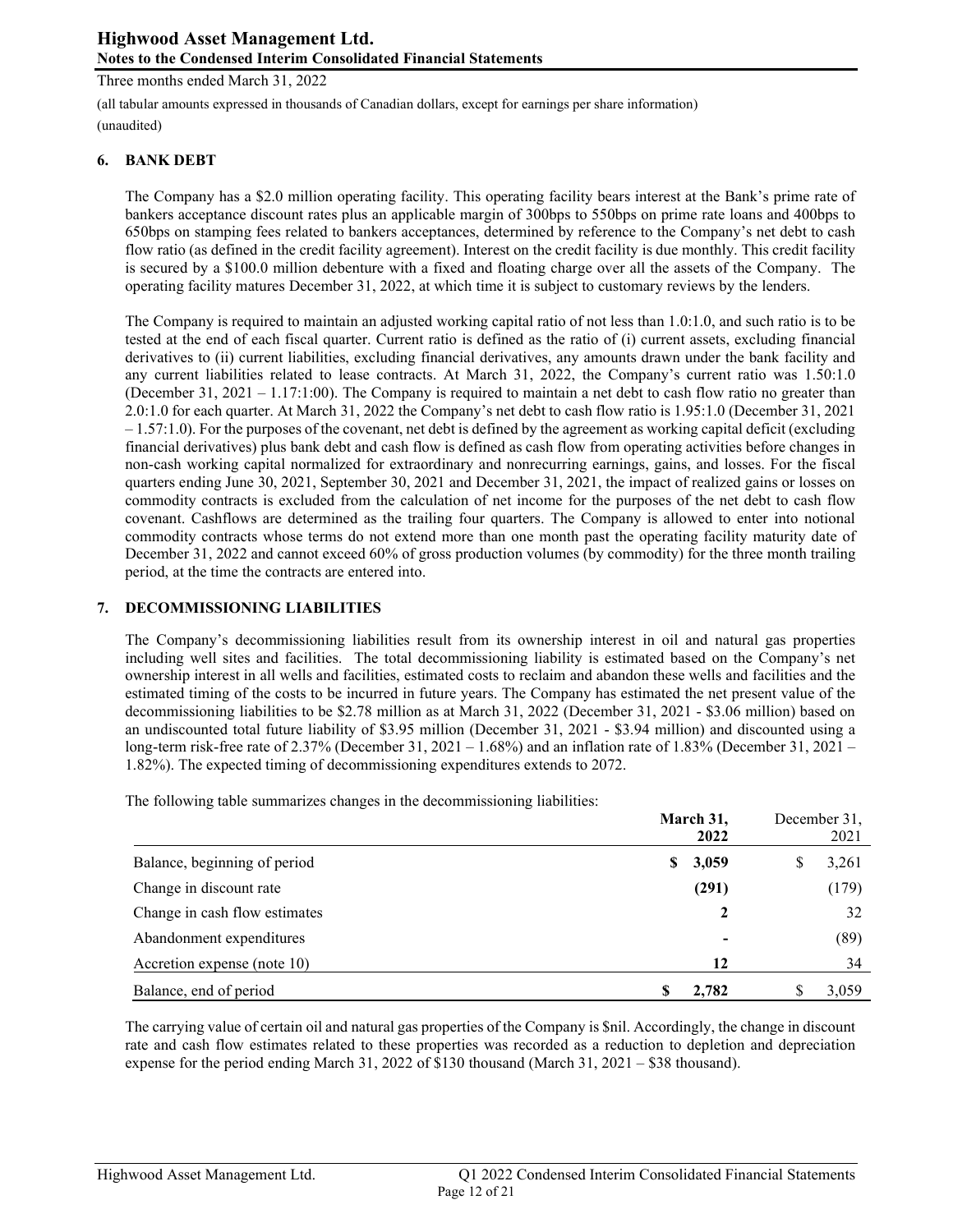#### Three months ended March 31, 2022

(all tabular amounts expressed in thousands of Canadian dollars, except for earnings per share information) (unaudited)

#### 8. SHARE CAPITAL

#### a) Authorized

Unlimited number of voting common shares and unlimited number of preferred shares issuable in series.

#### b) Issued and outstanding common shares

|                                               | Number of     |              |
|-----------------------------------------------|---------------|--------------|
|                                               | <b>Shares</b> |              |
|                                               | (000's)       | Stated Value |
| Balance, December 31, 2021 and March 31, 2022 | 6.014         | \$16.310     |

#### c) Loss per share

| Three Months Ended March 31, 2022 |            |     |                  |            |      |          |                  | Three Months Ended March 31, 2021 |          |
|-----------------------------------|------------|-----|------------------|------------|------|----------|------------------|-----------------------------------|----------|
|                                   | Net income |     | Common           | Net income |      | Net loss |                  | Common                            | Loss per |
|                                   |            |     | shares $(000's)$ | per share  |      |          |                  | shares $(000's)$                  | share    |
| Loss - basic                      |            | 456 | 6.014            |            | 0.08 |          | (778)            | 6.014                             | (0.13)   |
| Dilutive effect of options        |            |     | 156              |            |      |          |                  |                                   |          |
| Loss - diluted                    |            | 456 | 6.170            |            | 0.07 |          | 778 <sub>1</sub> | 6.014                             | (0.13)   |

For the three month period ended March 31, 2021 all options and RSU's were excluded as they were anti dilutive.

#### 9. REVENUE

#### *Oil sales:*

The Company sells its production pursuant to variable-price contracts. The transaction price for variable price contracts is based on the commodity price, adjusted for quality, location or other factors, whereby each component of the pricing formula can be either fixed or variable, depending the contract terms. Commodity prices are based on market indices that are determined on a monthly or daily basis. Revenue is recognized when a unit of production is delivered to the customer and control of the product transferred.

Revenues are typically collected on the 25<sup>th</sup> day of the month following production.

The following table summarizes the Company's product sales.

| $\tilde{\phantom{a}}$ | .          | <b>Three Months Ended</b><br>March 31, |  |
|-----------------------|------------|----------------------------------------|--|
|                       | 2022       | 2021                                   |  |
| Oil                   | 1,151<br>S | 5,158<br>D                             |  |

#### *Transportation pipeline revenues:*

The Company charges a tariff on oil that is sold through the Company's crude transmission pipeline. The transaction price is fixed and based on a publicly posted tariff. Revenue is recognized when a unit of production is delivered to the customer and control of the product transferred.

Revenues are typically collected on the 25<sup>th</sup> day of the month following production.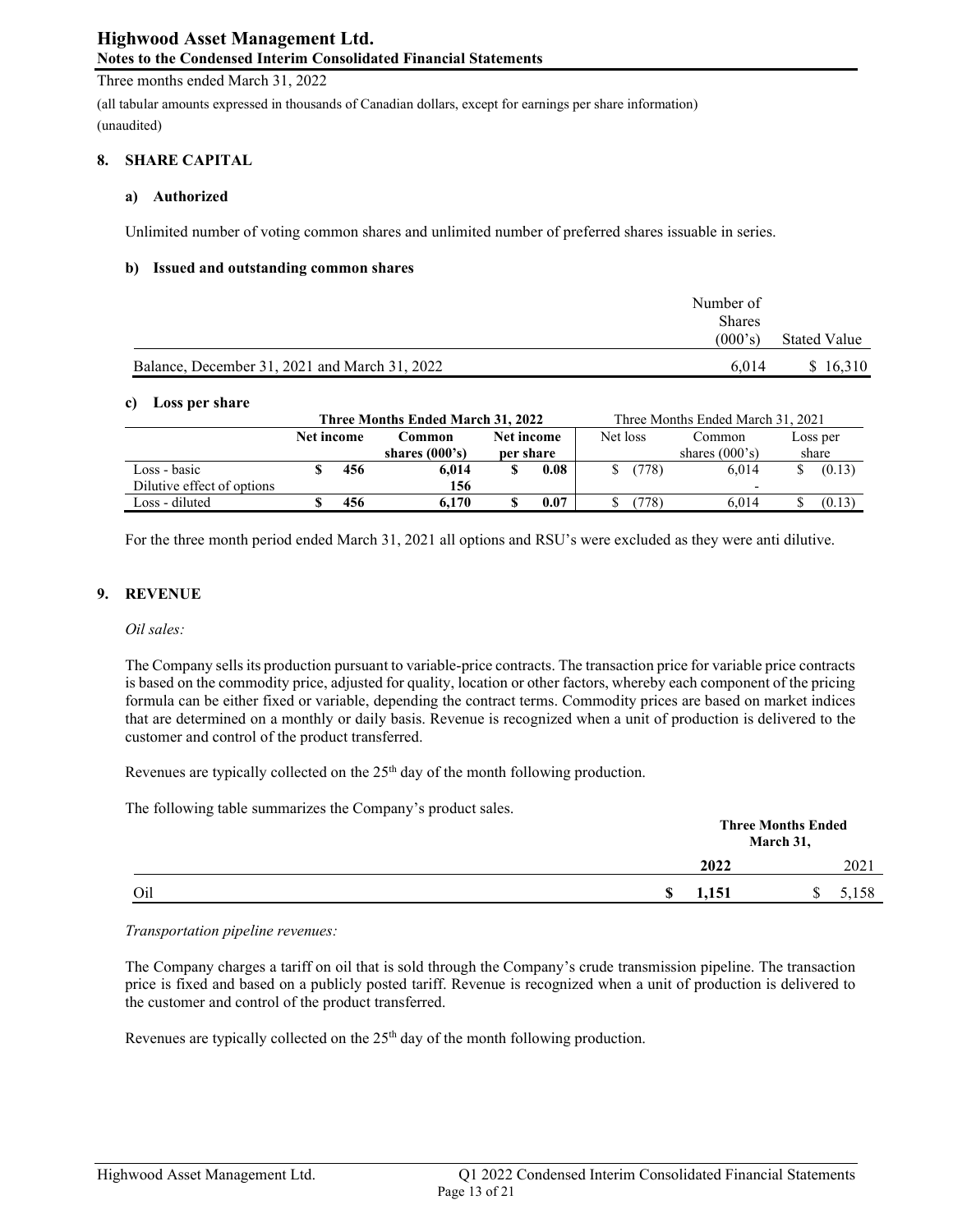## Three months ended March 31, 2022

(all tabular amounts expressed in thousands of Canadian dollars, except for earnings per share information) (unaudited)

The following table summarizes the Company's transportation pipeline revenues.

|                                  |      | <b>Three Months Ended</b><br>March 31, |     |
|----------------------------------|------|----------------------------------------|-----|
|                                  | 2022 |                                        | 202 |
| Transportation pipeline revenues | 797  |                                        | 969 |

*Processing and road use revenues:*

The following table summarizes the Company's processing and road use revenues.

|            |    |                          | <b>Three Months Ended</b><br>March 31, |      |
|------------|----|--------------------------|----------------------------------------|------|
|            |    | 2022                     |                                        | 2021 |
| Processing | \$ | $\,$                     | Φ<br>J                                 | 178  |
| Road Use   |    | $\overline{\phantom{0}}$ |                                        | 91   |
| Total      | S  | $\overline{\phantom{0}}$ | ¢<br>D                                 | 269  |

## 10. FINANCE EXPENSES

Finance expenses is comprised of:

|                                                                 | Three Months Ended March 31, |      |  |      |  |
|-----------------------------------------------------------------|------------------------------|------|--|------|--|
|                                                                 |                              | 2022 |  | 2021 |  |
| Interest on bank debt                                           |                              | 20   |  | 23   |  |
| Stamping fees on bank debt                                      |                              |      |  | 26   |  |
| Accretion of decommissioning liabilities (note 7)               |                              | 12   |  |      |  |
| Accretion of lease liabilities                                  |                              |      |  |      |  |
| Accretion of long-term accounts payable and accrued liabilities |                              | 21   |  |      |  |
| Total                                                           |                              | 54   |  |      |  |

## 11. SHARE-BASED PAYMENTS

#### **Options**

The Company has adopted a stock option plan for officers, directors, employees and consultants "the Option Plan". Under the Option Plan, the Board of Directors sets the exercise price, expiry date and vesting terms for each option grant provided that no options will be granted at a discount to market prices and no option will have a term exceeding ten years. The Option Plan limits the total number of Common Shares that may be issued on exercise of options outstanding at any time under the Option Plan to 10% of the number of Common Shares issued and outstanding (less the number of Common Shares reserved for issuance under any other share based compensation arrangement of the Company, including the Restricted Share Unit Plan).

A summary of the stock options issued and outstanding as at March 31, 2022 are as follows:

|                                                   | Number of<br>Options | Weighted Average<br><b>Exercise Price</b> |
|---------------------------------------------------|----------------------|-------------------------------------------|
| Outstanding, December 31, 2021 and March 31, 2022 | 149                  | l 1.69                                    |
| Exercisable, March 31, 2022                       |                      | 10.29                                     |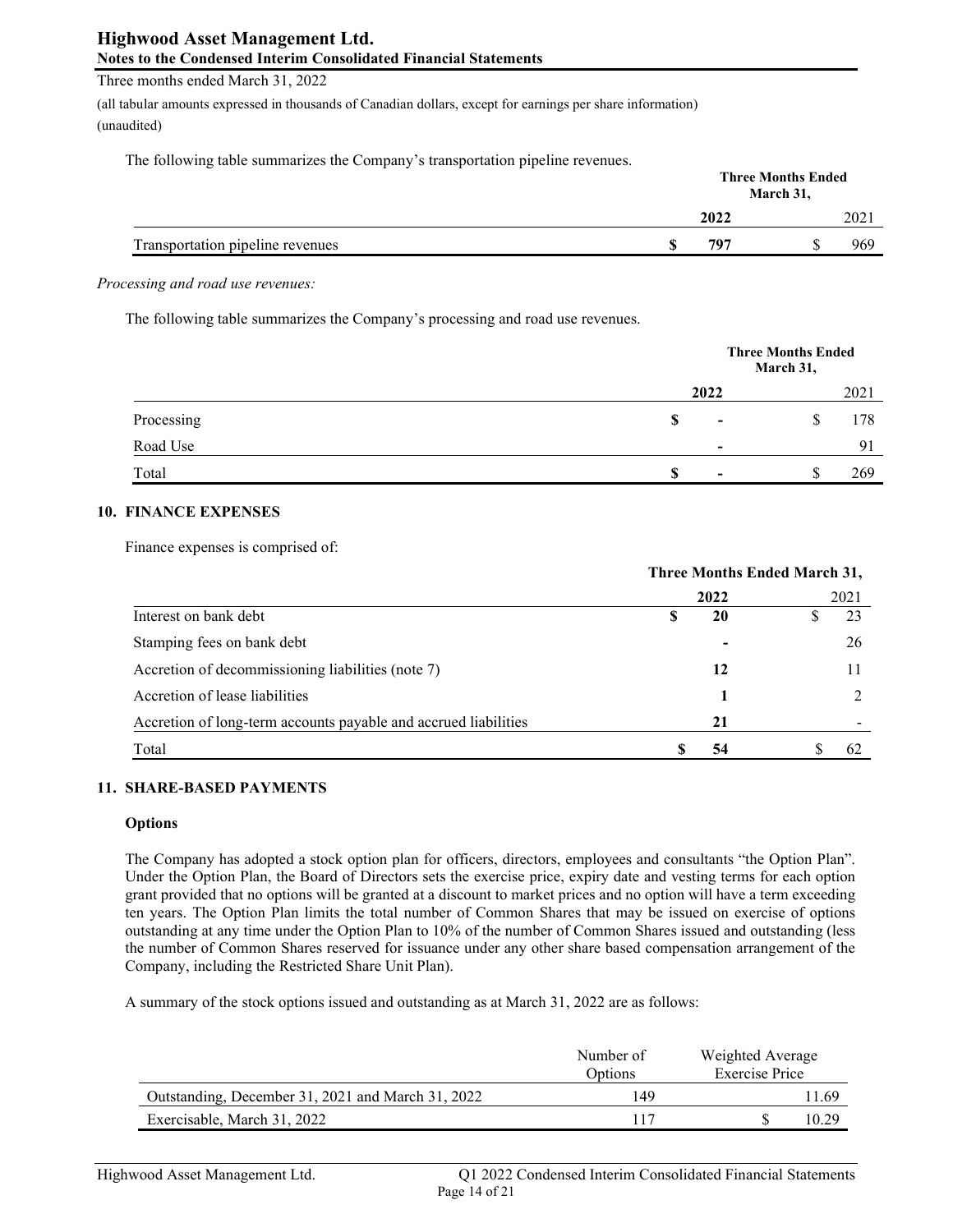Three months ended March 31, 2022

(all tabular amounts expressed in thousands of Canadian dollars, except for earnings per share information)

(unaudited)

The weighted average contractual term of all outstanding options at March 31, 2022 is 2.22 years.

During the three-month period ended March 31, 2022, the Company recorded stock-based compensation expense relating to options of \$29 thousand (three months ended March 31, 2021 - \$85 thousand) with a corresponding increase to contributed surplus.

Subsequent to March 31, 2022, the Company granted 26,500 options at an exercise price of \$11.00 per option. The options granted vest 1/3 on each of December 31, 2022, December 31, 2023 and December 31, 2024 and have a five year term.

## Restricted Share Units ("RSU's")

The Company has an RSU plan, for officers, directors, employees and consultants " the RSU Plan". The RSU Plan is administered by the Board of Directors (or a committee thereof) which has the power, subject to the limits imposed by the RSU Plan, to: (i) award RSUs; (ii) determine the terms under which RSUs are granted; (iii) interpret the RSU Plan and adopt, amend and rescind such administrative guidelines and other rules and regulations relating to the RSU Plan; and (iv) make all other determinations and take all other actions in connection with the implementation and administration of the RSU Plan. The RSU Plan is a fixed plan which reserves for issuance a maximum of 240,000 Common Shares (being approximately 4% of the currently issued and outstanding Common Shares).

|                                                   | Number of |
|---------------------------------------------------|-----------|
|                                                   | RSU's     |
| Outstanding, December 31, 2021 and March 31, 2022 |           |
| Exercisable, March 31, 2022                       | 100       |

The weighted average contractual term of all outstanding RSU's at March 31, 2022 is 1.03 years.

During the three month period ended March 31, 2022, the Company recorded stock-based compensation expense relating to RSUs of \$51 thousand (three months ended March 31, 2021 - \$158 thousand) with a corresponding increase to contributed surplus.

Subsequent to March 31, 2022, the Company granted 26,500 RSU's exercisable for nominal consideration. The RSU's granted vest 1/3 on each of December 31, 2022, December 31, 2023 and December 31, 2024 and expire on December 31, 2025.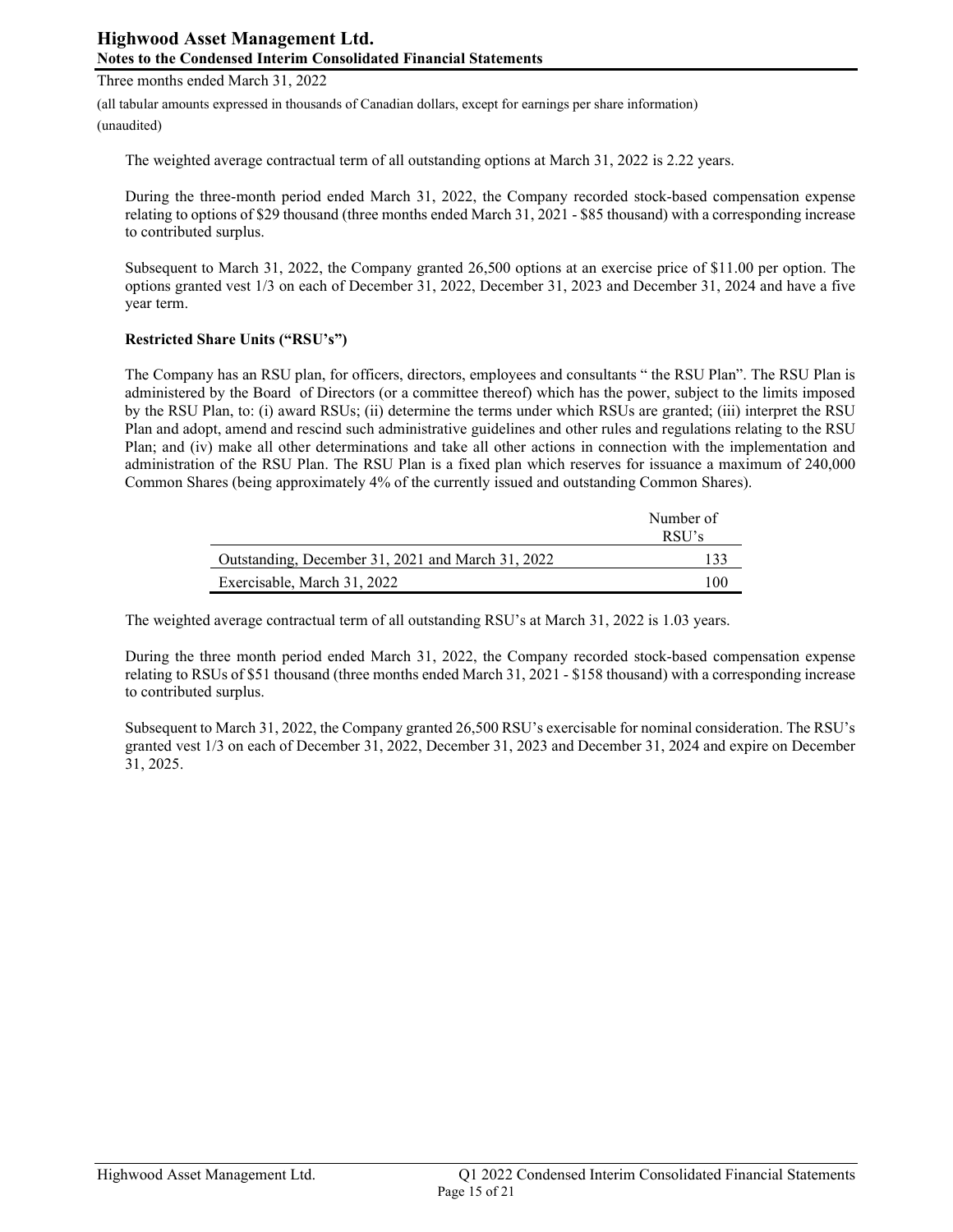Three months ended March 31, 2022

(all tabular amounts expressed in thousands of Canadian dollars, except for earnings per share information) (unaudited)

### 12. SUPPLEMENTAL CASH FLOWS INFORMATION

Changes in non-cash working capital is comprised of:

|                                          |    | <b>Three Months Ended March 31,</b> |    |         |
|------------------------------------------|----|-------------------------------------|----|---------|
| Source/(use) of cash                     |    | 2022                                |    | 2021    |
| Accounts receivable                      | \$ | (118)                               | \$ | (485)   |
| Deposits and prepaid expenses            |    | 33                                  |    | 1,038   |
| Accounts payable and accrued liabilities |    | (766)                               |    | (2,023) |
| Changes in non-cash working capital      | S  | (851)                               | S  | (1,470) |
| The above figure relates to:             |    |                                     |    |         |
| Operating activities                     | \$ | (896)                               | \$ | (2,058) |
| Investing activities                     |    | 45                                  |    | 588     |
| Changes in non-cash working capital      | \$ | (851)                               | \$ | (1,470) |
| Interest paid                            | S  | 20                                  | \$ | 49      |
| Taxes paid                               | S  |                                     | \$ |         |

## 13. COMMITMENTS

At March 31, 2022, the Company had the following commitments with respect to accounts payable and accrued liabilities with long-term payment plans:

Minimum future payments for accounts payable and accrued liabilities with long-term payment plans:

|                                          |               | After 1 year<br>but not<br>more than 5 |       |
|------------------------------------------|---------------|----------------------------------------|-------|
|                                          | Within 1 year | vears                                  | Total |
| Accounts payable and accrued liabilities | 438           | 1.068                                  | .,507 |

#### 14. FINANCIAL RISK MANAGEMENT

The Board of Directors has the overall responsibility for the establishment and oversight and execution of the Company's risk management framework. The Board of Directors has implemented and monitors compliance with risk management policies. The Company's risk management policies are established to identify and analyze the risks faced by the Company, to set appropriate risk limits and controls, and to monitor risks and adherence to market conditions and the Company's activities. The Company employs risk management strategies and policies to ensure that any exposures to risk are in compliance with the Company's business objectives. While the Board of Directors has the overall responsibility for the Company's risk management framework, the Company's management has the responsibility to administer and monitor those risks.

The Company's activities expose it to a variety of financial risks that arise as a result of its exploration, development, production, and financing activities such as:

- credit risk;
- market risk; and
- liquidity risk.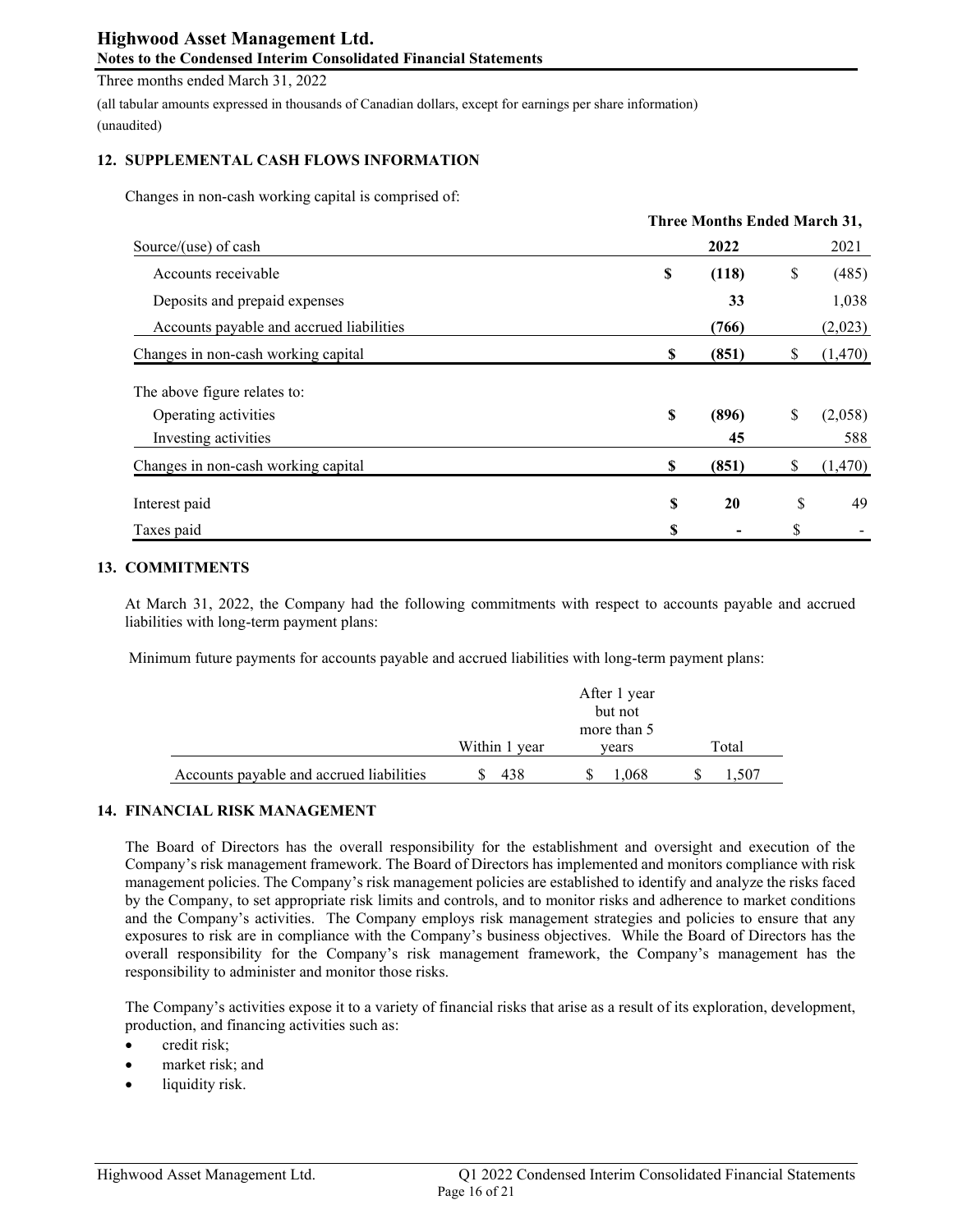Three months ended March 31, 2022

(all tabular amounts expressed in thousands of Canadian dollars, except for earnings per share information)

(unaudited)

This note presents information about the Company's exposure to each of the above risks, the Company's objectives, policies and processes for measuring and managing risk. There were no changes to the Company's risk management policies or processes since the year ended December 31, 2021.

## (a) Credit risk

Credit risk is the risk of financial loss to the Company if a customer or counterparty to a financial instrument fails to meet its contractual obligations. The maximum exposure to credit risk at year end is as follows:

|                      |    | March 31, | December 31, |       |  |
|----------------------|----|-----------|--------------|-------|--|
|                      |    | 2022      |              | 2021  |  |
| Accounts receivable  | S. | 2,257     | S.           | 2,139 |  |
| Deposits             |    | 165       |              | 135   |  |
| Reclamation deposits |    | 141       |              | 141   |  |
| Total                |    | 2,563     |              | 2,415 |  |

#### *Accounts receivable:*

Substantially all of the Company's oil and natural gas production and pipeline transportation revenues are marketed under standard industry terms. Receivables from oil and natural gas marketers are normally collected on the 25th day of the month following production. The Company's policy to mitigate credit risk associated with these balances is to establish marketing relationships with credit worthy purchasers. Joint interest receivables are typically collected within one to three months of the joint interest bill being issued to the partner.

The Company's accounts receivable are aged as follows:

|                              |     | March 31, |  | December 31, |  |
|------------------------------|-----|-----------|--|--------------|--|
|                              |     | 2022      |  | 2021         |  |
| Current (less than 90 days)  |     | 848       |  | 861          |  |
| Past due (more than 90 days) |     | 1.409     |  | 1,278        |  |
| Total                        | SS. | 2,257     |  | 2,139        |  |

As at March 31, 2022, management believes all receivables net of provision for expected credit losses will be collected.

#### (b) Market risk

Market risk is the risk that changes in market conditions, such as commodity prices, foreign exchange rates and interest rates, will affect the Company's cash flow, income or the value of its financial instruments. The objective of the Company's market risk management is to manage and control market risk exposures within acceptable parameters, while maximizing the Company's return. There have been no changes to the Company's policies for managing foreign currency risk, interest rate risk and commodity price risk.

#### *Interest rate risk*

Interest rate risk is the risk that future cash flows will fluctuate as a result of changes in market interest rates. The Company is subject to interest rate risk related to its exposure to interest rate fluctuations on its credit facility, which bears a floating rate of interest. At March 31, 2022 the total amount drawn on the credit facility under prime loans was \$1.08 million. A 1% interest rate increase or decrease on the full \$1.08 million outstanding would decrease or increase net income by approximately \$2 thousand for the three months ended March 31, 2022.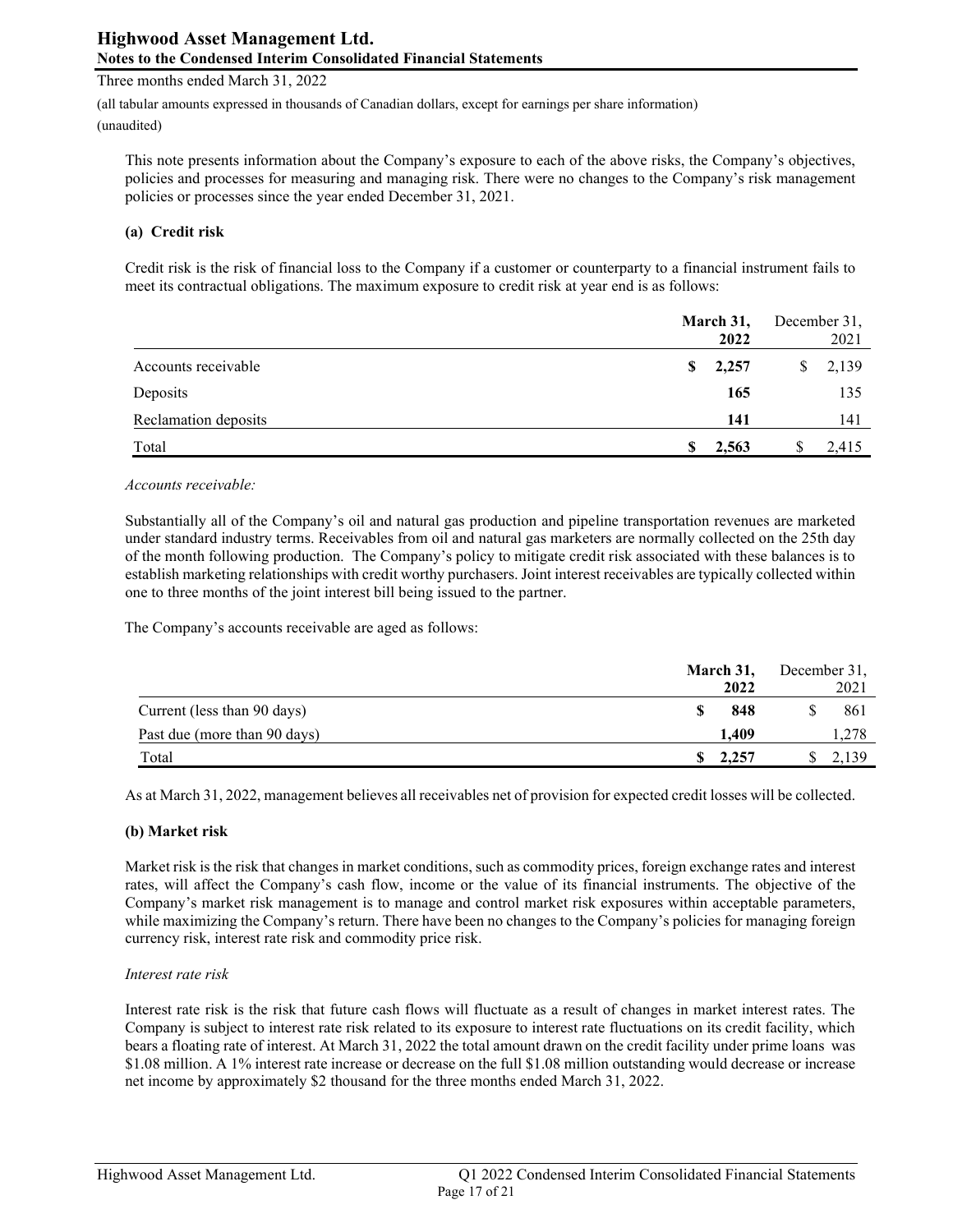(all tabular amounts expressed in thousands of Canadian dollars, except for earnings per share information)

(unaudited)

### *Commodity price risk*

Commodity price risk is the risk that future cash flows will fluctuate as a result of changes in commodity prices. The Company's production is sold using "spot" pricing with prices fixed at the time of transfer of custody or on the basis of a monthly average market price. The Company had the following commodity contracts outstanding at March 31, 2022.

### CAD Buy Swaps:

| Product   | Notional<br>Volume | l`erm                               | <b>Fixed Price</b><br>(CAD/bbl) | Index       |
|-----------|--------------------|-------------------------------------|---------------------------------|-------------|
| Crude Oil | 50bbls/day         | April 1, 2022 to September 30, 2022 | \$121.95                        | WTI - NYMEX |

The commodity contracts had a total positive fair value at March 31, 2022 of \$23 thousand (December 31, 2021 – \$nil). The corresponding unrealized gain for the three months ended March 31, 2022 was \$23 thousand (three months ended March 31, 2021 – unrealized loss of \$1.21 million) and is included in the statement of income (loss) and comprehensive income (loss). Total realized loss for the three months ended March 31, 2022 were \$nil (three months ended March 31, 2021 – loss of \$649 thousand) and are also included in the statement of income (loss) and comprehensive income (loss).

## (c) Liquidity risk

Liquidity risk is the risk that the Company will encounter difficulty in meeting obligations associated with the financial liabilities as they become due. The Company's financial liabilities consist of accounts payable and accrued liabilities and bank debt, all of which are due within a year and lease liabilities. A portion of accounts payable and accrued liabilities is being paid on a long term payment plan as disclosed in note 13. The Company also maintains and monitors a certain level of cash flow which is used to partially finance all operating and capital expenditures. The Company also attempts to match its payment cycle with collection of oil and natural gas sales on the 25th of each month.

At March 31, 2022, the Company had a working capital surplus of \$363 thousand, excluding bank debt (note 6). The Company expects to repay its financial liabilities in the normal course of operations and to fund future operational and capital requirements through operating cash flows and through deleveraging transactions. The Company also has a credit facility (note 6) to facilitate the management of liquidity risk. At March 31, 2022, approximately \$767 thousand was available under the credit facility. The operating facility of \$2 million matures December 31, 2022 and is due on demand, therefore the credit facility has been classified as current. At March 31, 2022, the Company has classified \$982 thousand of accounts payable and accrued liabilities as long term as the vendor has agreed to a payment plan that extends beyond 12 months. During the three month period ended March 31, 2022, the Company agreed to a modified payment plan. This transaction was treated as a modification of the debt and resulted in the Company recognizing a gain on debt modification of \$122 thousand in the statement of income (loss) and comprehensive income (loss) during the three month period ended March 31, 2022.

The Company may need to conduct asset sales, equity issues or issue debt if liquidity risk increases in a given period. Liquidity risk may increase as a result of a change in the amounts settled monthly from the commodity contracts (note 14(b)), along with potential revisions to the Company's lending facility (note 6). The Company believes it has sufficient funds to meet foreseeable obligations by actively monitoring its credit facilities through use of the revolving debt, asset sales, coordinating payment and revenue cycles each month, and an active commodity hedge program to mitigate commodity price risk and secure cash flows.

#### 15. CAPITAL MANAGEMENT

The Company manages its capital with the following objectives:

- To ensure sufficient financial flexibility to achieve the ongoing business objectives including funding of future growth opportunities; and
- To maximize shareholder return through enhancing share value.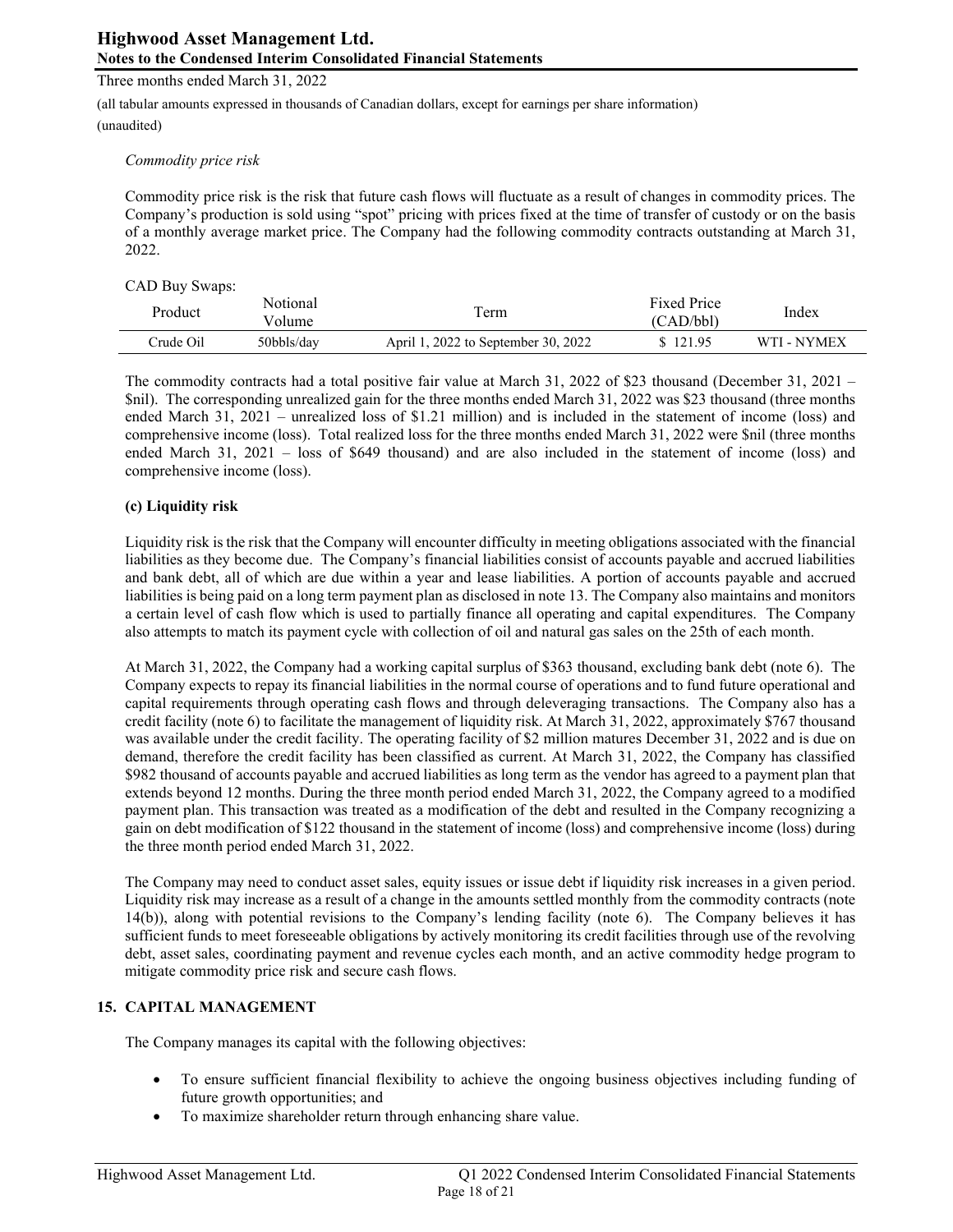Three months ended March 31, 2022

(all tabular amounts expressed in thousands of Canadian dollars, except for earnings per share information) (unaudited)

The Company considers its capital employed to be bank debt and shareholders' equity:

|                      |    | March 31,<br>2022 | December 31,<br>2021 |
|----------------------|----|-------------------|----------------------|
| Bank debt            | S. | 1,075             | 1,075                |
| Shareholder's equity |    | 8,529             | 7,993                |
| Capital Employed     | S  | 9.604             | 9,068                |

The Company monitors capital based adjusted working capital, defined as current assets less current liabilities (excluding bank debt and commodity contracts).

*Adjusted working capital*

|                                               | March 31,<br>2022 | December 31.<br>2021 |
|-----------------------------------------------|-------------------|----------------------|
| Adjusted current assets                       | \$2,678           | $\frac{\$}{2,570}$   |
| Adjusted current liabilities                  | (2,315)           | (3,056)              |
| Adjusted working capital surplus (deficiency) | 363               | (486)                |

The Company makes adjustments to capital employed by monitoring economic conditions and investment opportunities. The Corporation generally relies on credit facilities and cash flows from operations to fund capital requirements. To maintain or modify its capital structure, the Company may issue new common or preferred shares, issue new subordinated debt, renegotiate existing debt terms, or repay existing debt. The Company is not currently subject to any externally imposed capital requirements, other than covenants on its bank debt (note 6).

The Company also monitors capital structure based on its net debt to cash flow ratio. The definition of net debt to cash flow for capital management purposes is the same measure used in the calculation of the Company's financial covenants on its credit facility (note 6). The Company's strategy is to monitor the ratio and the ratio can, and will, fluctuate based on the timing of commodity prices and the mix of exploratory and development drilling.

## 16. RELATED PARTY TRANSACTIONS

#### (a) Transactions

Except as discussed elsewhere, the Company had the following transactions with related parties:

During the three month period ended March 31, 2022, the Company incurred charges of \$59 thousand (three months period ended March 31, 2021 – \$86 thousand) from a company with common directors for management fees, office space, subscriptions and supplies of which \$29 thousand (three months period ended March 31, 2021 - \$56 thousand), was recorded as an increase in general and administrative expense and \$30 thousand (three months period ended March 31, 2021 - \$30 thousand), was recorded as interest expense and a reduction to lease liabilities. As at March 31, 2022, \$nil thousand (December 31, 2021 - \$1 thousand) is included within accounts receivable and \$9 thousand (December 31, 2021 - \$58 thousand) is included within accounts payable with respect to these charges.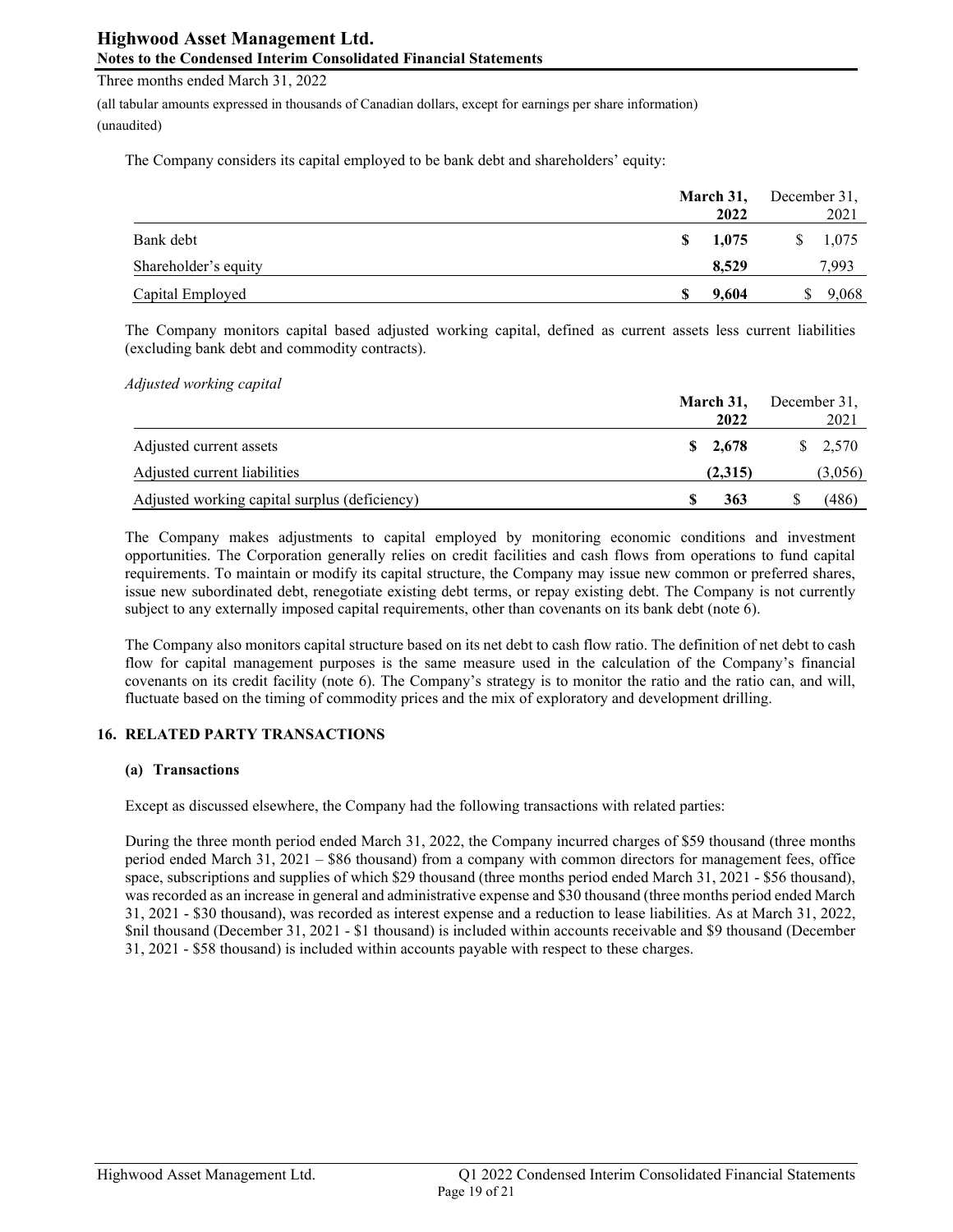Three months ended March 31, 2022

(all tabular amounts expressed in thousands of Canadian dollars, except for earnings per share information)

# (unaudited)

## 17. SEGMENT INFORMATION

The Company has the following four reportable operating segments based on the nature of its business activities: Upstream, Midstream, Mining and Minerals and Corporate and Other.

### Major Customers

The Company derives a majority of its midstream segment revenues from two major customers. These customers are reputable multi-national entities with nominal credit risk. For the three month period ended March 31, 2022, the two major customers accounted for \$564 thousand of transportation pipeline revenues (three month period ended March 31, 2021 - \$788 thousand). All revenues from these major customers are collected on or about the 25<sup>th</sup> of the following month after services are provided.

The following tables shows the income (loss) and comprehensive income (loss) for each of the segments.

| Three months ended March 31, 2022                | <b>Upstream</b> | <b>Midstream</b> | Mining and<br><b>Minerals</b> | Corporate and<br>Other | Total   |
|--------------------------------------------------|-----------------|------------------|-------------------------------|------------------------|---------|
| Revenue                                          |                 |                  |                               |                        |         |
| Oil Sales                                        | \$1,151         | S                | \$                            | S                      | \$1,151 |
| Royalties                                        | (353)           |                  |                               |                        | (353)   |
| Transportation pipeline revenues                 |                 | 797              |                               |                        | 797     |
|                                                  | 798             | 797              |                               |                        | 1,595   |
| Unrealized gain on commodity contracts           | 23              |                  |                               |                        | 23      |
| Total revenue, net of royalties and commodity    | 821             | 797              | ۰                             |                        | 1,618   |
| contracts                                        |                 |                  |                               |                        |         |
| <b>Expenses</b>                                  |                 |                  |                               |                        |         |
| Expenses excluding items listed separately below | 267             | 247              | 21                            | 699                    | 1,234   |
| Gain on disposal of assets                       | (107)           |                  |                               |                        | (107)   |
| Gain on debt modification                        |                 |                  |                               | (122)                  | (122)   |
| Depletion and depreciation                       | 19              | 75               |                               |                        | 94      |
| Total expenses                                   | 179             | 322              | 21                            | 577                    | 1,099   |
| Income (loss) before taxes                       | 642             | 475              | (21)                          | (577)                  | 519     |

|                                                  |                 |                  | Mining and      | Corporate and |              |
|--------------------------------------------------|-----------------|------------------|-----------------|---------------|--------------|
| Three months ended March 31, 2021                | <b>Upstream</b> | <b>Midstream</b> | <b>Minerals</b> | Other         | <b>Total</b> |
| Revenue                                          |                 |                  |                 |               |              |
| Oil Sales                                        | \$5,158         | S                | \$<br>٠         | \$            | \$5,158      |
| Royalties                                        | (364)           |                  |                 |               | (364)        |
| Transportation pipeline revenues                 |                 | 969              | -               |               | 969          |
| Processing and other income                      | 269             |                  |                 |               | 269          |
|                                                  | 5,063           | 969              |                 |               | 6,032        |
| Realized loss on commodity contracts             | (649)           | -                |                 |               | (649)        |
| Unrealized loss on commodity contracts           | (1,208)         |                  |                 |               | (1,208)      |
| Total revenue, net of royalties and commodity    | 3,206           | 969              | ۰               |               | 4,175        |
| contracts                                        |                 |                  |                 |               |              |
| <b>Expenses</b>                                  |                 |                  |                 |               |              |
| Expenses excluding items listed separately below | 3.106           | 246              |                 | 1,562         | 4,914        |
| Depletion and depreciation                       | 129             | 76               |                 |               | 205          |
| Total expenses                                   | 3,235           | 322              |                 | 1,562         | 5,119        |
| Income (loss) before taxes                       | (29)            | 647              |                 | (1, 562)      | (944)        |

The following tables shows assets and liabilities for each of the segments.

| <b>As at March 31, 2022</b> | Upstream | Midstream | Mining and<br><b>Minerals</b> | Corporate and<br>Other | Total  |
|-----------------------------|----------|-----------|-------------------------------|------------------------|--------|
| Current assets              | 2.266    | 315       |                               | Q <sub>7</sub>         | 2,678  |
| Non-current assets          | 5,379    | 7,430     | 198                           | 01                     | 13.068 |
| Current liabilities         | 1.951    | 520       | 23                            | 896                    | 3,390  |

| As at December 31, 2021 | Upstream | <b>Midstream</b> | Mining and<br><b>Minerals</b> | Corporate and<br>Other | Total  |
|-------------------------|----------|------------------|-------------------------------|------------------------|--------|
| Current assets          | 2.205    | 299              | $\overline{\phantom{0}}$      | 00                     | 2,570  |
| Non-current assets      | 5,646    | 7,383            | 198                           | 86                     | 13,313 |
| Current liabilities     | 2.998    | 300              | 10                            | 823                    | 4.131  |

Highwood Asset Management Ltd. Q1 2022 Condensed Interim Consolidated Financial Statements Page 20 of 21